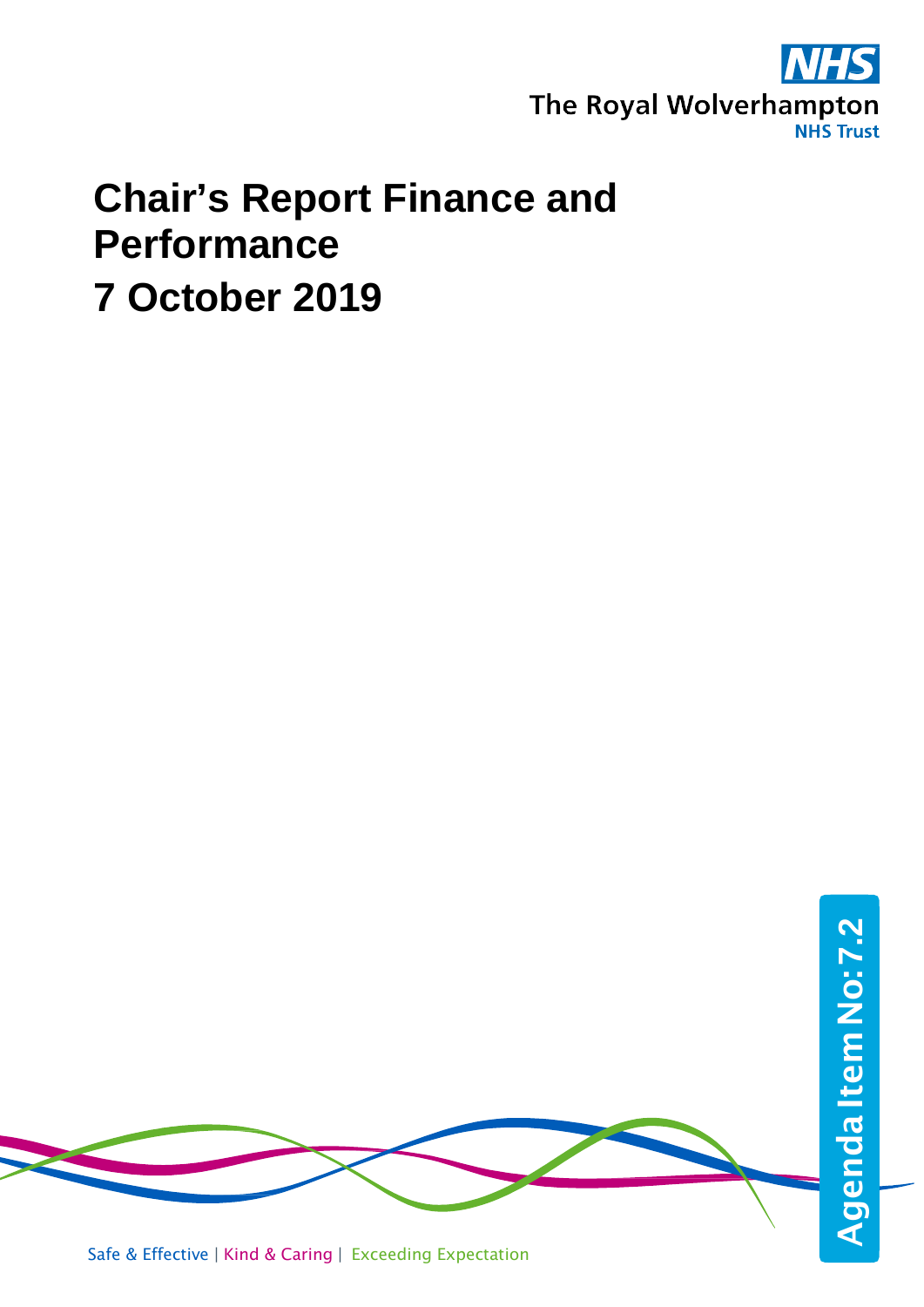## **ASSURANCE/ESCALATION Report of the Finance and Performance Committee**

| <b>PREPARED BY</b>         | Chair of the Finance and Performance Committee                                                                              |   |  |  |
|----------------------------|-----------------------------------------------------------------------------------------------------------------------------|---|--|--|
| <b>DATE PREPARED</b>       | 25 <sup>th</sup> September 2019                                                                                             |   |  |  |
| <b>SUBJECT</b>             | Chair's Summary Report                                                                                                      |   |  |  |
| <b>PURPOSE</b>             | To provide assurance to the Board in relation to all delegated responsibilities of the Finance and<br>Performance Committee |   |  |  |
| <b>STRATEGIC OBJECTIVE</b> |                                                                                                                             |   |  |  |
| <b>OVERVIEW OF</b>         | CQC STANDARDS (For Use of Resources)                                                                                        | x |  |  |
| <b>ASSURANCE</b>           | <b>NHSLA</b>                                                                                                                |   |  |  |
| <b>THEMES/INDICATORS</b>   | <b>OTHER REGULATORY STANDARDS - Statutory Financial Duties</b>                                                              | x |  |  |
| <b>HIGHLIGHTED IN THE</b>  | NATIONAL GUIDANCE/NATIONAL AUDITS                                                                                           | x |  |  |
| <b>REPORT</b>              | <b>EXTERNAL REVIEWS</b>                                                                                                     | x |  |  |
|                            | <b>INTERNAL REVIEWS</b>                                                                                                     | x |  |  |
|                            | <b>CLINICAL OUTCOMES</b>                                                                                                    |   |  |  |
|                            | TRENDS/RECURRENT THEMES                                                                                                     |   |  |  |
|                            | <b>CLINICAL EFFECTIVENESS</b>                                                                                               |   |  |  |
|                            | <b>BAF/RISK REGISTERS</b>                                                                                                   | x |  |  |

#### **1) Current report - Emerging issues for report (summarise issues or information impacting on the area/compliance/ indicator)**

| <b>Assurance</b>                    | Specific Item/issue                                                                                                                                  | <b>Summary of Assurance (internal or External)</b>                                                                                                                                                          | <b>Outcome</b>                                                                                                                                                                                                                                                                                                                                                                       |                                                                |
|-------------------------------------|------------------------------------------------------------------------------------------------------------------------------------------------------|-------------------------------------------------------------------------------------------------------------------------------------------------------------------------------------------------------------|--------------------------------------------------------------------------------------------------------------------------------------------------------------------------------------------------------------------------------------------------------------------------------------------------------------------------------------------------------------------------------------|----------------------------------------------------------------|
| Theme/In                            | <b>Reviewed</b>                                                                                                                                      | Positive                                                                                                                                                                                                    | Negative                                                                                                                                                                                                                                                                                                                                                                             | and any on-                                                    |
| dicator                             |                                                                                                                                                      |                                                                                                                                                                                                             |                                                                                                                                                                                                                                                                                                                                                                                      | going risk                                                     |
| <b>Board Assurance</b><br>Framework | Cost Improvement<br>Programme (CIP)<br>achievement.<br>In support of SR8 on<br>the BAF (that there is<br>a failure to deliver<br>the recurrent CIP). | The Trust has identified an<br>element of vacancies that can<br>be identified as recurrent CIP<br>Continuing work to develop<br>PID pipeline<br>The Clinical Excellence<br>programme is well supported.     | At month 5, the Trust is forecasting<br>deliver £14.398m<br>leaving<br>to<br>a<br>shortfall of £10.102m against the CIP<br>Target (a decrease of £0.244m<br>compared to month 4 2019/20). The<br>Trust's recurrent YTD delivery is<br>£0.977m with forecast outturn of<br>£4.015m<br>and the Trust's non-<br>recurrent YTD delivery is £2.656m<br>with forecast outturn of £10.383m. | <b>Initial risk is</b><br>rated red<br>and remains<br>red.     |
| <b>Board Assurance</b><br>Framework | Mid Staffordshire<br>FT transaction.<br>In support of SR9 on<br>the BAF (that the<br>underlying deficit in<br>the medium term is<br>not eliminated). | The Trust has received<br>payment for 2017/18 and<br>2018/19.                                                                                                                                               | The Trust has built £6m payment into<br>its start point position for MSFT for<br>2019/20 which it has invoiced and<br>will chase the DH FD.                                                                                                                                                                                                                                          | Initial in year<br>score<br>amber.                             |
| <b>Board Assurance</b><br>Framework | Loss of Emergency<br>Admissions Income.<br>In support of SR9 on<br>the BAF                                                                           | The Trust has agreed a<br>risk/gain share agreement<br>with Staffordshire and<br><b>Wolverhampton CCGs</b><br>including MRET (for<br>Wolverhampton access to this<br>is through the A&E delivery<br>board). | The Trust has yet to finalise<br>agreement on the frailty case with<br>Wolverhampton CCG. The case is<br>being updated and finalised for<br>agreement with the CCG.                                                                                                                                                                                                                  | <b>Initial risk is</b><br>rated amber<br>and remains<br>amber. |
| <b>Board Assurance</b><br>Framework | Provider<br>Sustainability Fund<br>(PSF).<br>In support of SR9 on<br>the BAF.                                                                        | The Trust signed up to the<br>control total and therefore is<br>earmarked to receive the<br>income.                                                                                                         | The Trust achieved the Q1 PSF<br>payment however the financial<br>position and increased CIP phasing for<br>19/20 remains extremely challenging.                                                                                                                                                                                                                                     | This risk is<br>assessed as<br>Amber.                          |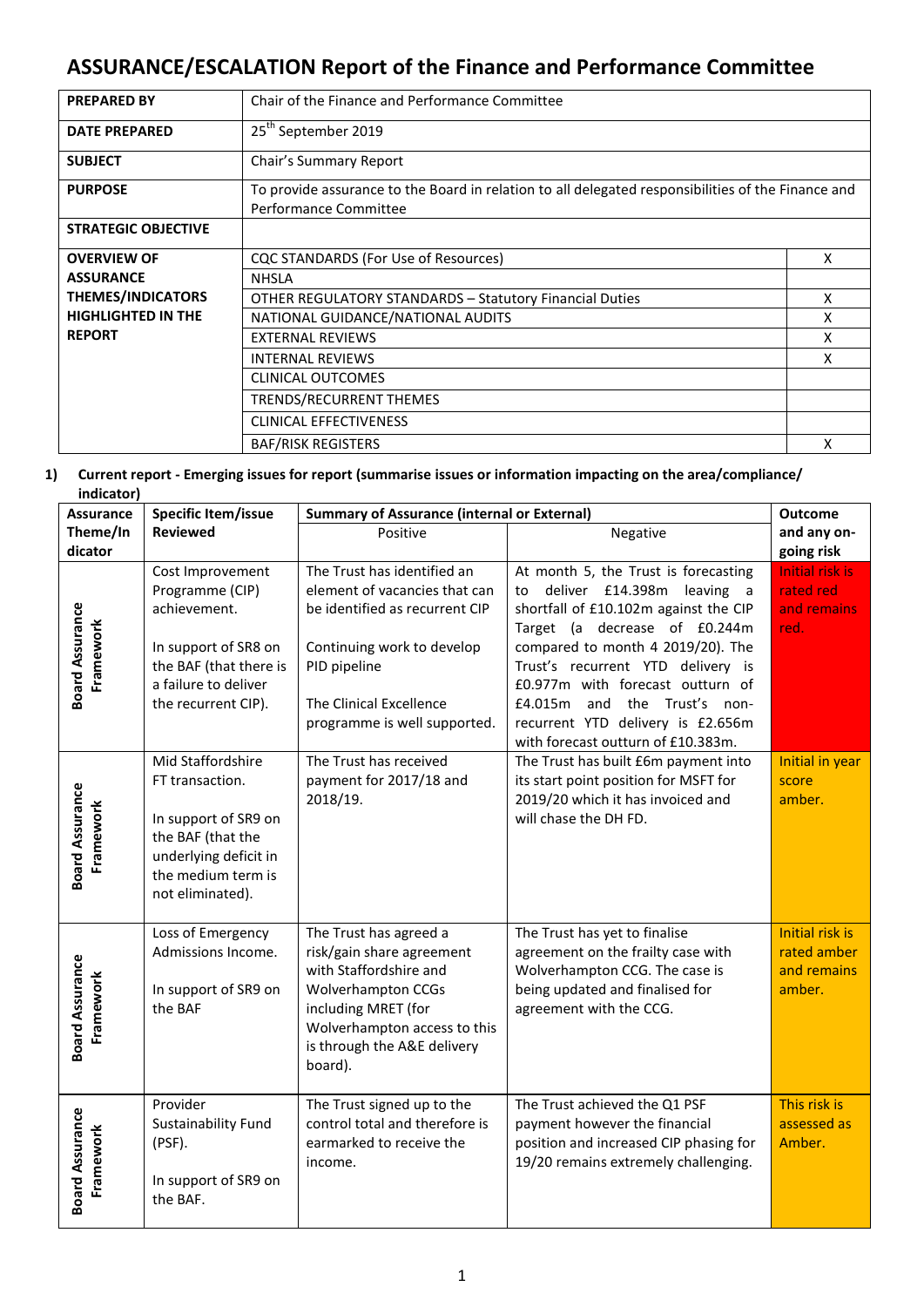**See updated progress report Additional Items:**

| Specific item/Issue                        |                               | Lead            | Due Date                                                                 |  | Status <sup>*</sup> |  |  |  |  |  |
|--------------------------------------------|-------------------------------|-----------------|--------------------------------------------------------------------------|--|---------------------|--|--|--|--|--|
| The Committee will examine in more detail: |                               |                 |                                                                          |  |                     |  |  |  |  |  |
| - Draft of 5 year financial plan           |                               | <b>CFO</b>      | Discussed at 25 September F&P and approved for<br>submission to the STP. |  |                     |  |  |  |  |  |
| - 6 month review of FCE to spells          |                               | <b>CFO/DCFO</b> | October 2019                                                             |  |                     |  |  |  |  |  |
| Status *                                   |                               |                 |                                                                          |  |                     |  |  |  |  |  |
| Action not yet                             | Action In Progress but not on |                 | Action in progress and on target<br><b>Action Completed</b>              |  |                     |  |  |  |  |  |
| initiated                                  | target or target has expired  |                 |                                                                          |  |                     |  |  |  |  |  |

### **2) Summary, conclusion and recommendations from meeting held on 25th September 2019:**

- a) The **Committee received a report on the BAF** and discussed the risks/amendments:
	- SR8 (There is a failure to deliver the required CIPs) had been updated for a number of proposed changes including revised national guidance on agency costs and exception reporting required where non-medical/HCA agencies used. The **risk score remained as 20 and the proposed amendments were approved**.
	- SR9 (That the underlying deficit that the Trust has is not eliminated in the medium term to bring the Trust back to financial surplus) identified some minor changes including discussions facilitated by Deloitte at the Board Development session on 16 September. **The proposed amendments were agreed, the risk scored remained at 20 and it was agreed that further mitigations would be required to be produced and agreed by the Board** for final submission in November.
	- The Trust risk register and the highest risks (red) were discussed, noted and agreed should remain as described.
	- The Trust had received feedback from the CQC inspection that there was some inconsistency in the management of the BAF and risk register however, **the Committee felt that this feedback was unclear** and that further clarification would be required which would be through the process of factual accuracy review when the Trust received their draft report.
	- The BAF report would also include which responsible Committee is responsible for reviewing each risk in future reports.
- b) The Committee **reviewed the Medium Term Financial Plan and made the following points:**
	- The contents of the report were as **presented to the Board Development session on 16 September**.
	- The financial plan had been updated at 16 August to reflect commissioner allocations which had improved the financial position slightly. The position showed a **deficit of £26.9m by 2023/24**. This excluded FRF of £7.4m which the Trust was currently receiving.
	- **Based on provisional figures for providers across the Black Country it was clear that providers were making different assumptions** and this required review by the STP.
	- Given the Trust was not **indicating that it would achieve its control total** going forward then there would likely be robust challenge from the regional NHS Improvement/England team and/or the STP. On this basis the Committee asked for mitigation plans to be worked up.
	- The Committee discussed where it was possible to contain quality investments (not funded by contracts/tariff) and whether the cost of additional activity could be performed at better marginal rates.
	- **The financial figures were approved for submission to the STP**.
- c) **The Committee reviewed the Financial Performance Report for Month 5 (August)** and detailed the following issues**:**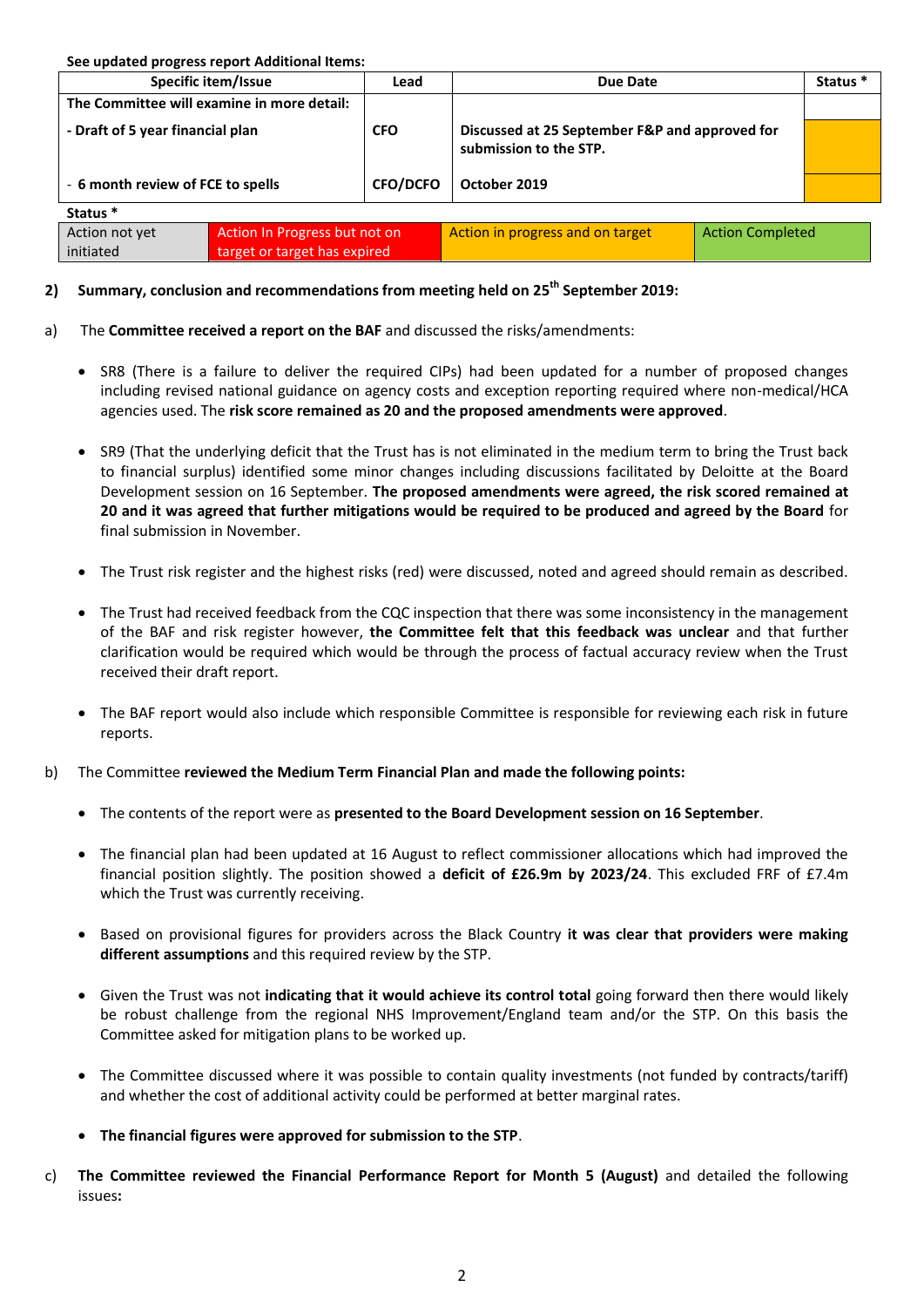- The financial performance for the month (excluding PSF) **is a deficit of £1.3m**. The year to date actual is a deficit of £9.4m (including PSF) which is £2.5m behind the Trust plan but £60k inside the NHS Improvement plan.
- Patient care income over performed by £1m in August (cumulatively over performed by £3.5m). Attendances in A&E, non-electives and day cases are over performing, however, outpatients and electives are under performing despite phasing in expectation of annual leave periods. Additional work in Divisions/Groups and Directorates is taking place to correlate underperforming specialties with leave taken.
- **Pay was overspent in month by £0.41m (cumulatively overspent by £3.6m)** predominantly due to medical agency spend and the vacancy factor not being achieved due to supporting safe services.
- **Non-pay in month was overspent by £0.92m (cumulatively overspent by £1.44m)** mainly due to BCPS expenditure for which there is a corresponding income offsetting the variance and £100k of back dated CIP taken.
- The **Cost Improvement plan was now showing a cumulative underperformance of £1.06m**, with an in-month under-performance of £0.73m as the phasing starts to increase due to the 'back ended nature of the programme**.**
- Forecast Year End positions were being worked through by Divisions and this would be presented to the next Finance & Performance Committee including any mitigation actions.
- The following Risks were identified in the plan:
	- **MSFT transaction support (£6.0m)** and depreciation funding support from NHSI (£5.1m) have been included in the annual plan. Informal feedback from NHSI suggests that the £5.1m may not be supported.
	- **CIP delivery** is in excess of what has been delivered in past years, however, more has been identified at this point of the year than the same period last year.
	- **£13.5m of vacancy factor is built into budgets**. The current delivery of this is c. 50% per month which leaves a potential pressure of nearly £7m for the year.
	- Divisional risks were captured during budget setting and will be reassessed as part of the forecasting exercise.
- Cash collection had improved (and was ahead of the business plan) through constant focus **but the impact of the Trust's trading position and capital spend would mean that this will require constant vigilance**. Suppliers were being paid at circa 48 days.
- There was some evidence that tax/pension rules were impacting on the Trust's capacity as evidenced by a drop in WLIs however it was difficult to quantify financially as the reason for not doing extra work was not recorded.
- The **Committee challenged orthopaedic performance and the reason for being behind plan**. The Directorate were experiencing some senior staff issues but were expecting to recover their activity levels by year end.
- d) The **Committee reviewed the Finance Recovery Board (FRB) report** noting that:
	- The 2019/20 CIP Target is £24.5m, broken down into £11m recurrent CIP Target and £13.5m non-recurrent CIP Target. At month 5, the Trust is forecasting to deliver £14.398m **leaving a shortfall of £10.102m against the CIP** Target (a decrease of £0.244m compared to month 4 2019/20 - due to a reduction in forecast on non-recurrent savings). The Trust's recurrent YTD delivery is £0.977m with forecast outturn of £4.015m and the Trust's nonrecurrent YTD delivery is £2.656m with forecast outturn of £10.383m.
	- The Trust has delivered £3.633m YTD against a YTD FRB approved plan of £3.841m (94.5%). This only relates to schemes FRB has approved. However, the YTD Trust CIP Plan is £4.666m. As a result, the Trust has delivered 78% of the YTD Trust Plan.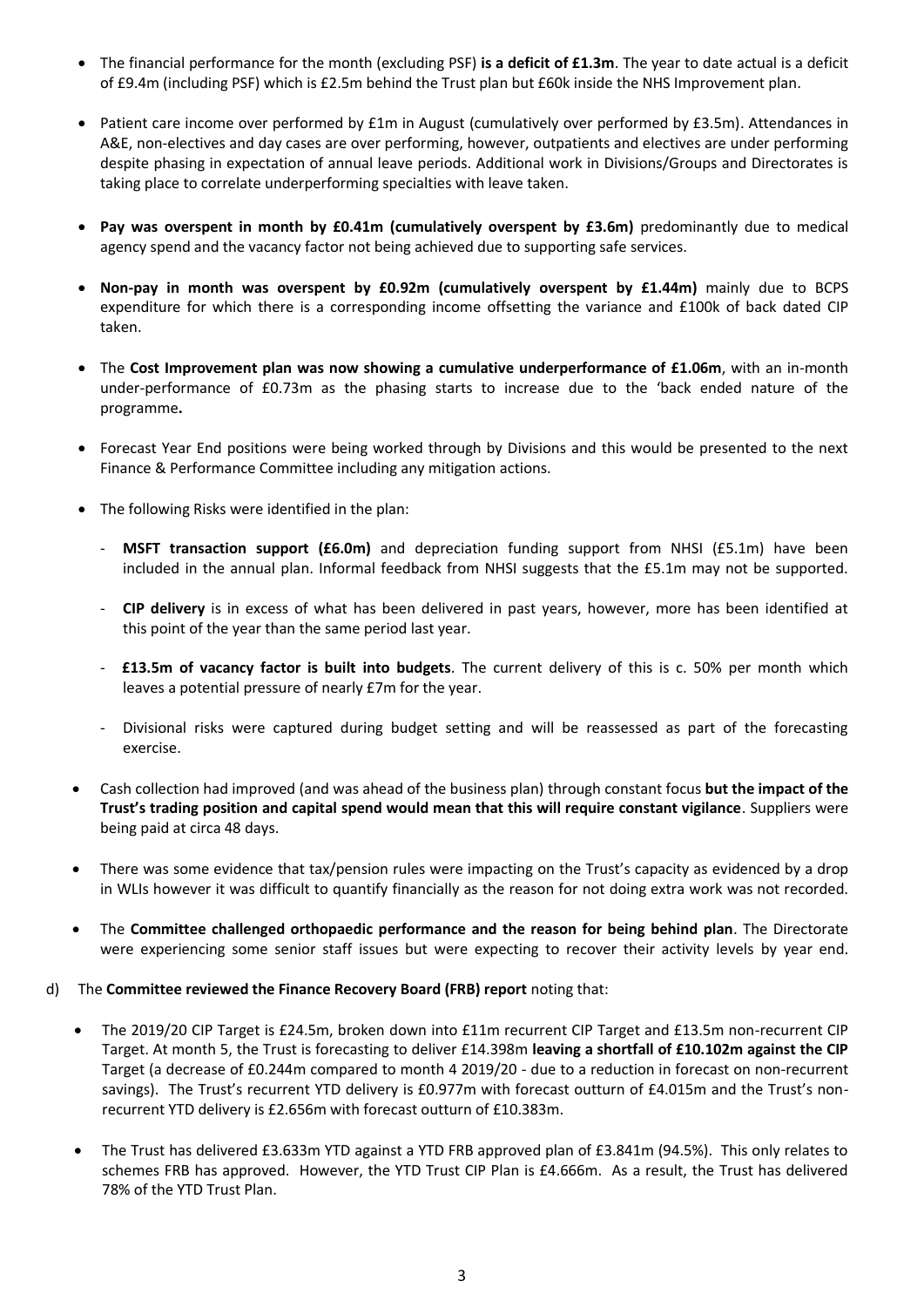- Further opportunities were being scoped within the Community Transformation Programme and this may become a CQI project long term.
- Another scheme being pursued was a section 106 scheme with local councils but it was unlikely that the savings would be at the level originally anticipated. This would be led by the Estates Development Team.
- Further work was being undertaken on Medical Productivity led by the Chief medical Officer and their Deputy.
- It was **noted that the incinerator was now nearing completion and was being tested and that on completion robust commercial discussions would be taking place** with the contractors regarding financial penalties that have been accrued throughout the project. Once fully commissioned the Trust would commence projects on earning income from its additional capacity.
- e) The Committee discussed the Temporary Staffing Expenditure dashboard and noted:
	- There would be a **significant increase of Nursing staff from January 2020 onwards** due to clinical fellows and overseas recruitment. It was noted **that despite the reduced nursing vacancy levels the demand for bank nursing was not reducing**. Divisional analysis of mapping the reduction of vacancies against Bank would be submitted to FRB on  $16^{th}$  October.
	- The analysis of Waiting List Initiative Expenditure. This section of the report would be brought forward as it was a higher priority than agency expenditure at present.
	- The report was noted.
- f) **The Committee received a report on the Performance Element of the IQP Report** (National & Contractual Standards) and noted:
	- The IQP Report had a revised format which now had integrated Statistical Process Charts (SPCs) and was being trialled for a 3 month period.
	- Referral to Treatment Incomplete Performance saw slight deterioration during August, largely due to reduced activity over the holiday/bank holiday period. A recovery action plan and new trajectory has been completed with specific departmental actions to aid improvement of compliance for this indicator, and would be monitored on a weekly basis.
	- Diagnostics This **indicator dropped below the target during August 2019**. This is due to a marked increase in referrals into the Endoscopy Department with an increased demand of Fast Track patients taking precedence over routine tests.
	- Emergency Department One **patient breached the 12 hour decision to admit target during the month**, which was a mental health patient who was waiting for a specialist bed. G Nuttall informed the Committee that this was escalated formally to the CCG as the mental health response for the patient was poor. It was noted there was a further 12 hour breach in September.
	- Ambulance Handover Ambulance handover **breaches saw a deterioration during August 2019** for the 30-60 minutes target, however the Trust saw improvement in the >60 minute target compared with the previous month. **The Trust continues to see a rise of ambulance conveyances into the Trust**, receiving an additional 273 (6.56%) during the month compared with the same period last year, and an overall increase of 1,563 (7.29%) conveyances year to date.
	- Cancer **The Trust is currently predicting possible failure of 8 out of the 9 indicators for August**, however validation was on-going. Final cancer data is uploaded nationally 6 weeks after month end. Specific actions were:-

- **Recruitment of additional radiographers** – 7 offers have been made, 4 have since started with 2 due to start September and one in December.

- **Acquired 2 locum radiologists** to support the breast service.

- A **Clinical fellow has been appointed** and started in post to provide capacity and reporting support in radiology for 62 day target patients.